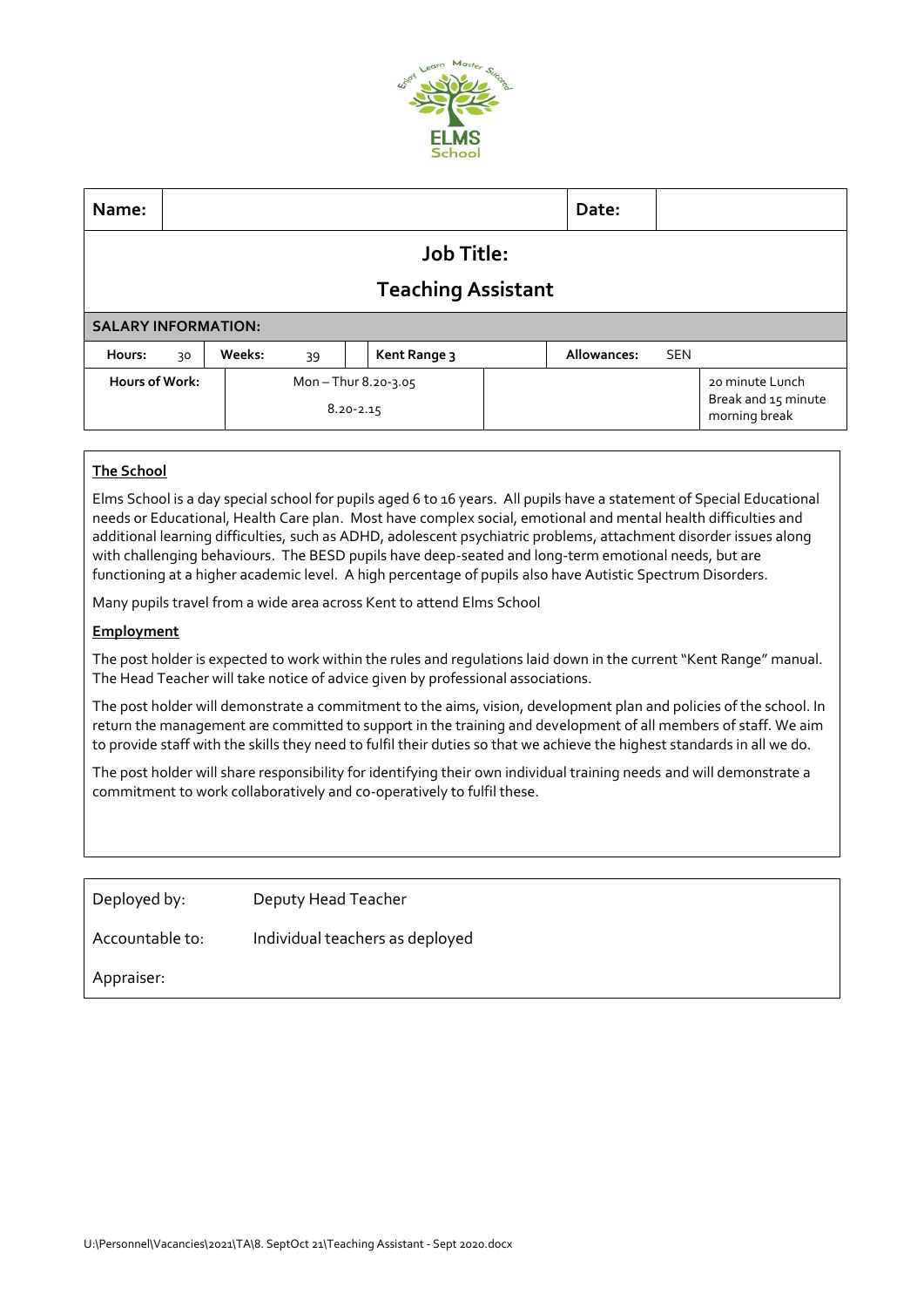## **1. PURPOSE OF JOB**

- Support the class teacher in the teaching social development and welfare of pupils to ensure they attain the targets set under their individual educational programmes. Dealing with pupils therapeutic, behavioural and personal care needs.
- To be flexibly deployed according to the changing needs of the pupils and school.
- To work in a range of contexts including supporting individual children, working with classes or groups and or a range of teachers throughout the school and supporting pupils off-site including integration support in school or college.
- To provide a commitment to safeguarding and promoting child welfare.
- To actively promote Fundamental British Values

## **2. PRINCIPAL ACCOUNTABILITIES**

- Ensure the maintenance of a clean, orderly and safe working environment making sure that equipment/resources/materials are set out on time and as per instructions received and used safely to enable pupils meet their learning targets.
- Assist the teacher with learning activities ensuring health and safety and good behaviour of pupils (including off-site activities such as trips, swimming etc.). Support the pupils in accessing learning activities as directed by the teacher to enable pupils' progress towards their targets. Be aware of and support differences to ensure all pupils have equal access to opportunities to learn and develop.
- Provide clerical/admin support (e.g. typing, photocopying, display, collection and recording of money etc.) and undertake basic record keeping in respect of pupil learning, behaviour management, child protection etc. (including liaising with therapists) as directed in order to support the teacher deliver the specific learning programmes set for each child.
- Be aware of, comply and assist with the development of school policies and procedures especially those relating to child protection, health, safety, security and confidentiality reporting all concerns to an appropriate person to ensure pupils' wellbeing.
- To take account of the personal, social and emotional needs of pupils when managing them in accordance with the Managing Relationships policy.
- Contribute to the overall work/aims of the school and appreciate and support the role of colleagues and other professionals to enable the school fulfil its development plans etc.
- Undertake training and other learning activities and attend relevant meetings (within contracted hours) as required to ensure own continuing professional development.
- Attend to pupils' personal care needs and assist with the organisation of refreshments and mealtimes (this may include feeding pupils by gastric tube following appropriate training) to ensure pupils' wellbeing and health and safety. Be one of a pool of first aiders and MARCS Trained staff to administer medications in school. Full training will be provided.
- Implement behaviour management programmes for pupils with severe learning and/or emotional problems to ensure pupils' wellbeing, health, safety and learning needs are met.
- Provide support for the class teacher and colleagues in the manual handling and/or physical restraint of pupils to ensure pupils' wellbeing, health and safety is maintained and assist with the development of hygiene, toilet training and general dressing programmes.
- Attend and support the class teacher at all Parents Evenings and Annual/Transitional Review Meetings.